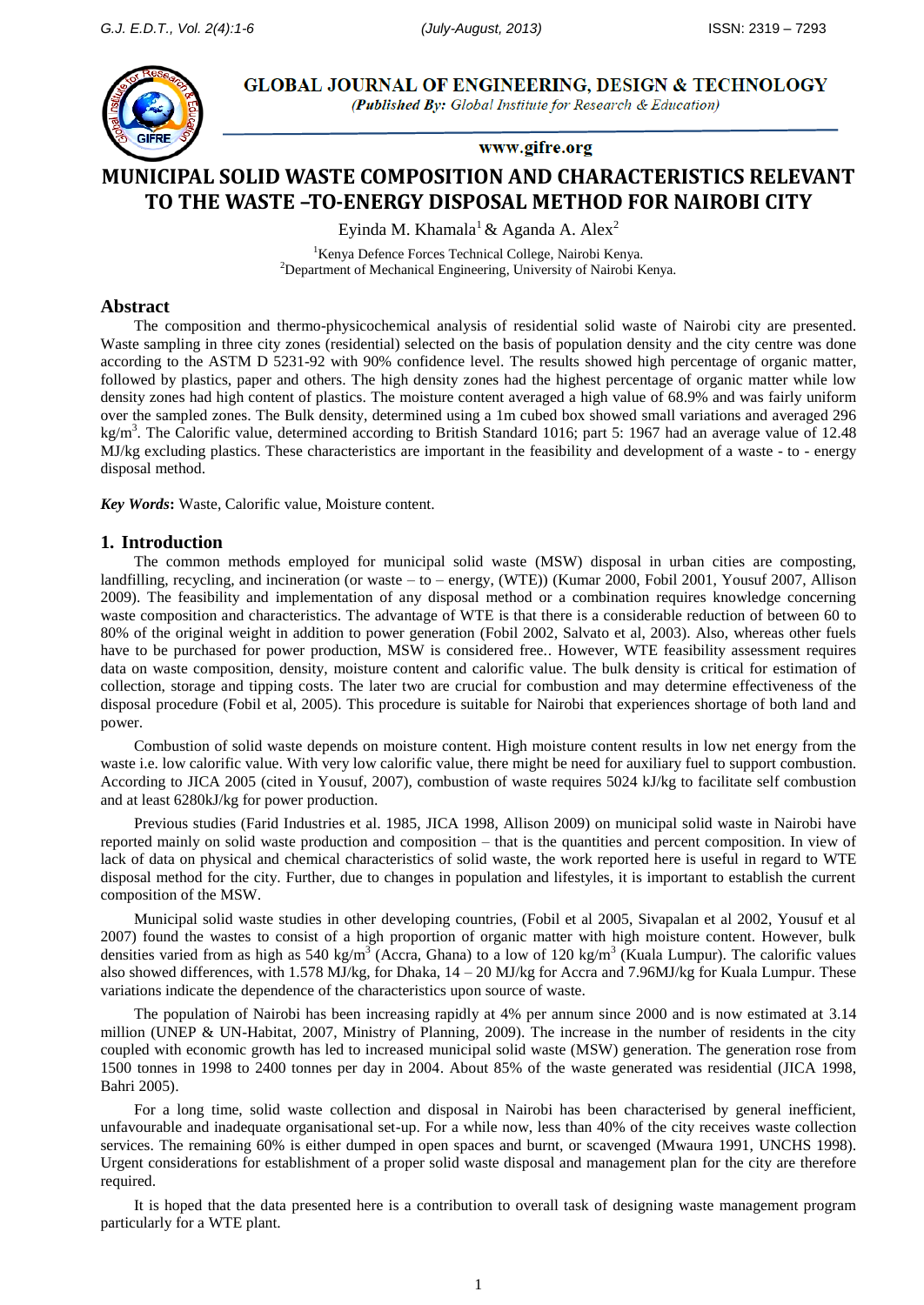The objectives of this study were (1) to determine the residential municipal solid waste composition in Nairobi by sampling selected areas in the city, (2) to determine the characteristics;– moisture content, calorific value and density of the waste through laboratory measurements and (3) to theoretically estimate the specific energy potential of the waste.

## **2. Materials and Methods**

This work commenced in the month of June 2010 with the selection of the sampling zones in Nairobi. The waste sampling was then undertaken in the period  $4<sup>th</sup>$  -  $29<sup>th</sup>$  July, 2010. During the sampling period, it was noted that no rainfall was recorded in the sampling areas. The average ambient temperatures ranged between 20 - 25° C and relative humidity (RH) 44 – 64% (Ministry of Environment, 2010). Waste characteristics are known to change with the weather seasons, especially the moisture content and density (Allison, 2009).

#### **2.1Sampling Areas**

The waste sampling was based on the assumption that there is a positive correlation between per capita waste generation and income levels of residents (Kreith, 1994). This allowed the classification of the city into areas depending on population density.

Nairobi is divided into four administrative districts. According to Kenya's ministry of planning census report (2009), the percent population in each of the districts is as shown in Table 1.

| Table 1: Nairobi Districts. |                            |  |  |
|-----------------------------|----------------------------|--|--|
| <b>District</b>             | Percent population $(\% )$ |  |  |
| Nairobi East                | 36.5                       |  |  |
| Nairobi North               | 33.8                       |  |  |
| Nairobi West                | 22                         |  |  |
| Westlands                   | 77                         |  |  |

Each of the districts consists of residential estates (zones) of different population density. For example Nairobi west has estates with population density as low as 135/ sq km and others as high as 76,000/sq. km. Only Westlands has most of the estates with comparatively low population density. The estates in which sampling was made were chosen from among those within the districts and classified into high population density zones, medium population density zones and low population density zones. High density zones were identified as those with density of 30,000/sq. km and above, medium density zone 5000 – 29,000/sq. km and low density zone below 5,000/sq.km. Zones were selected from the districts to represent this classification. In this respect, the sampling areas were identified as Dandora (43,918/sq.km, Nairobi East), and Kibera (65,197/sq.km, Nairobi West) as representative of the high density zones, Kariobangi South (23,480/sq.km, Nairobi East) and BuruBuru (11,994/sq.km, Nairobi East) as medium density zones, and Loresho (1,937/sq.km, Westlands) represented the low density zones. The City centre was also sampled in anticipation of the difference in the type of waste generated therein.

The number of samples (households) from each zone was determined by utilizing the generic estimates as per the American Society of Testing and Materials (ASTM) method for unprocessed municipal solid waste (D 5231-92) tables and as suggested by Cascadia Consulting Group inc., (2003). Typically, the confidence level is set at 80% or 90% and based on this procedure, the number of samples required were 58. In the six selected zones, 10 samples or more per zone could be used.

#### **2.2Waste Composition**

Waste in polythene bags was collected from residential houses, one bag from each house early morning on each sampling day. In every zone, except Kibera, refuse was pooled together from 15 randomly selected households to produce one waste composite sample. The combined weight of 15 samples to make the composite sample from each zone ranged between 100kg and 200kg. In Kibera, where it was difficult to use polythene bags (waste from houses is normally dumped on an open site), the waste was collected from a dump site heap close to a busy road to make the same weight. In other estates, sampling of the waste in the bags was then done at the source before any scavenging or recycling occurred.

Empty clean Polythene bags of known weight were marked with five classes of solid waste - Plastics, Papers, Organic or food waste (Putrescibles), Inorganics ( bottles, metals and others) and Leather & Textiles (LT). The solid waste in each composite sample was then hand picked and separated out into a polythene bag corresponding to its class. The polythene bags containing waste of each class were then weighed. The percentage representation of each class of waste was determined to give the composition of the waste.

As stated earlier, this sampling procedure was done early each day before refuse collectors in trucks picked it for transfer to the Dandora dump site. Since the waste was mainly found in polythene bags in the morning, the effect of the weather was considered small and the waste fillings were negligible. This may not be true for the case of Kibera where the sample was obtained on the road dump site. However, as stated earlier, during the sampling period of this study,  $4<sup>th</sup>$  - $29<sup>th</sup>$  July 2010, no rain fall was recorded in Nairobi and mean temperatures ranged between 20 - 25 $\degree$  C and RH 44 – 64% (Ministry of Environment, 2010).

## **2.3Moisture Content, Calorific Value and Bulk Density**

To determine the moisture content, two samples of waste with weight varying between 16 kg and 20 kg was randomly selected from each composite sample in each zone. It was then sealed and placed in another waterproof sealed bag and taken to a laboratory. In the laboratory, the weight of the sample was measured and then placed in an electrically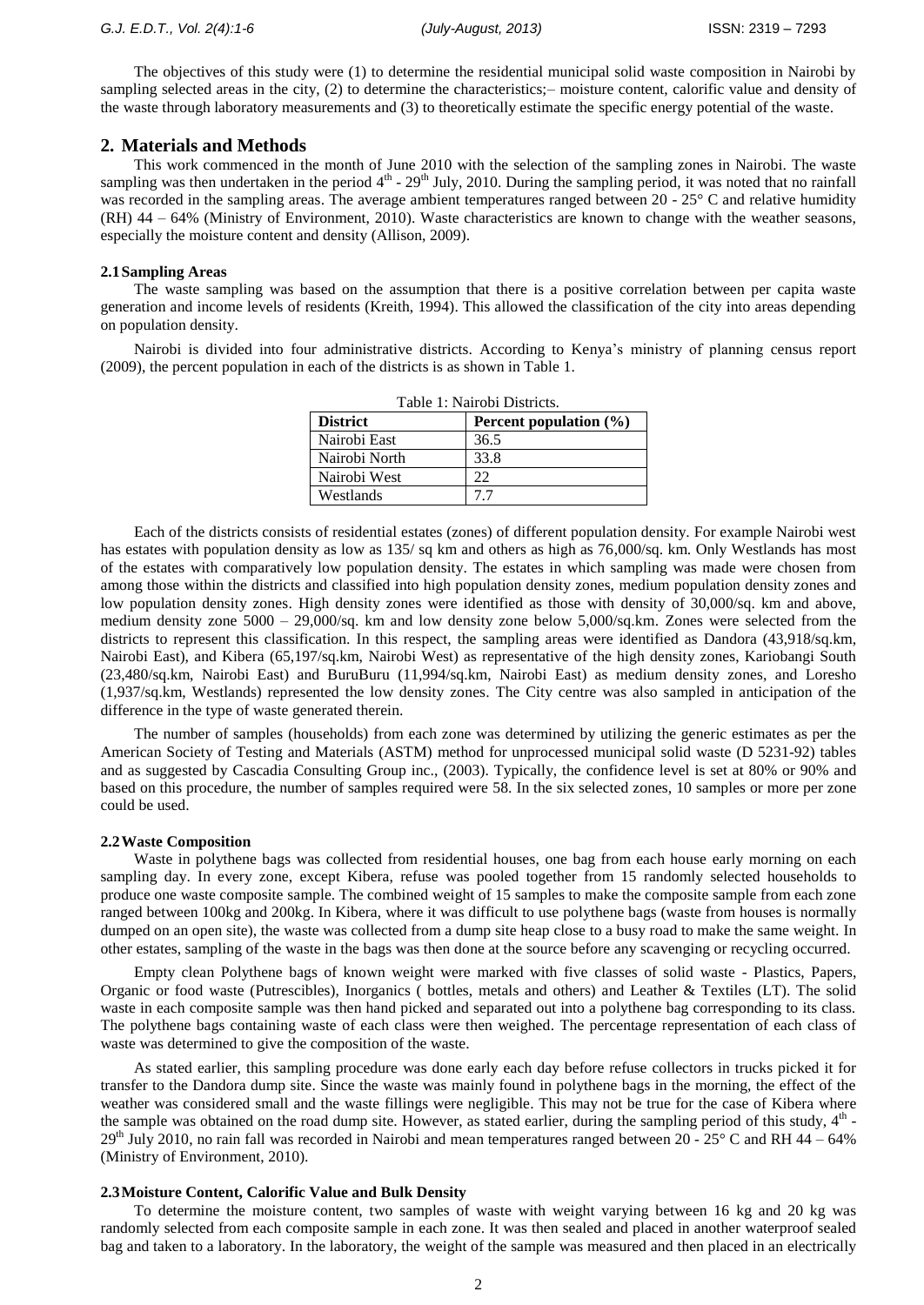heated oven (Elsklo type JN 200R) that had been preheated and set at 105°C. The sample waste was left to dry at this temperature for 24 hours It was reweighed again to obtain the dry weight. To ensure that the drying process is complete, the sample was returned to the oven for another 2 hours and reweighed. This was repeated until the change in weight was less than 0.1%.

For each zone, the calorific value of each of the classes: Putrescibles, Paper and LT were determined separately and then averaged according to their percentage composition in the waste to give the overall value for the sampled MSW. The procedure adopted during the determination of the calorific values was based on the British standard, B.S. 1016: Part 5: 1967. The Putrescibles were put in a conical metallic mortar, pounded, broken down into smaller particle dust and thoroughly mixed. Samples were then taken from this and made into pellets. The pellets were combusted in oxygen charged Bomb calorimeter (Chadwell Heath Essex) at 25 atmospheres. The calorific value was then obtained. Similarly, waste paper and LT were also made into pellets and combusted in the calorimeter and their calorific values determined.

The bulk density of the waste in each zone was determined using a 1m cube wooden box. A 1m internal dimensions cube box was constructed that could hold  $1m<sup>3</sup>$  of waste. The box was weighed while empty and when filled with MSW. The total weight less the weight of the empty box gave the density of the waste.

#### **3. Results and Discussions**

The waste composition of the sampled zones is shown in Table 2. When all the zones were considered, the organic waste concentration was highest, being high in high density zones and decreasing with population density. In Kibera (high density zone), the waste was sampled from a heap close to a busy road. In such a case, the waste is usually scavenged by humans and dogs. The percent composition may not reflect the similar values as those obtained straight from the houses. However this did not seem to affect the trend in percentage composition of the various waste categories.

| Table 2: Waste composition in the sampled zones |                    |                          |                |        |
|-------------------------------------------------|--------------------|--------------------------|----------------|--------|
| Waste category                                  | High population    | Medium population        | Low population | City   |
|                                                 | density zone       | density zone (Kariobangi | density zone   | centre |
|                                                 | (Dandora & Kibera) | south & Buruburu         | (Loresho)      |        |
|                                                 |                    |                          |                |        |
| <b>Plastics</b>                                 | 14.4%              | 12.9%                    | 15.8%          | 13.5%  |
| Papers                                          | $6.4\%$            | 9.3%                     | 12.3%          | 22.6%  |
| Putrescibles                                    | 64.2%              | 63.8%                    | 56.5%          | 52.8%  |
| <b>LT</b>                                       | 12.4%              | 5.7%                     | 4.2%           | 7.8%   |
| In-organics                                     | 7.9%               | 8.3%                     | 11.4%          | 3.3%   |

The waste from the low population density zone had the highest percentage plastics followed by the high population density zone. It was observed that the nature of plastics differed such that the latter zone waste contained heavier plastic containers and the former being characterised by thin plastic bags. In the high density zones packaging is increasingly of small quantity goods in thin plastic bags.

The city centre had a predictably high percentage papers due to high generation by offices. In a number of cases, paper waste is picked directly by recyclers and is not available as part of the MSW. The actual paper content may require investigating the recycling aspect which was not considered in this work. Nevertheless, the percentage composition of papers showed that the high population density zone had the lowest and the low population density zone the highest. Again this may be attributed to the difference in packaging between the zones.

The waste composition showed a reducing trend in LT concentration with population density. This may be attributed to the high use of used textiles and shoes ('Mitumba') within the high population density zones which have a short life.

The averaged moisture contents and density of the MSW from the sampled zones are shown in Table 3.

| Table 3: Moisture content and bulk density of waste in the zones. |                    |                      |  |
|-------------------------------------------------------------------|--------------------|----------------------|--|
| Zone                                                              | Moisture Content % | Mass Density $kg/m3$ |  |
| High density                                                      | 69.0               | 296                  |  |
| Medium density                                                    | 69.5               | 290                  |  |
| Low density                                                       | 63.75              | 282                  |  |

When all the samples were considered, the minimum moisture content was found to be 63.2% and a maximum of 75.0%. The average for medium and high density zones was found to be nearly the same while that of the low density zone had slightly a lower value of 63.7%. Since the low density zone consisted of only about 8% of the city population, the moisture content for the waste may be taken as fairly uniform at the average value of 68.9%. The moisture content in Nairobi is therefore high, consistent with studies from other developing countries (Yousuf, 2007, Fobil et al, 2005). This is of course a drawback to the waste-to energy process. However, it may be noted that the samples came directly from the houses in polythene bags with little chance for natural drying. The food waste as expected was fairly wet.

The averaged bulk densities of the MSW in the sampled zones are also shown in Table 3. There is a gentle decrease trend from the high population density zone to the low population density zone. However this is considered small and may be taken as constant at an average value of 289 kg/m<sup>3</sup>. This small difference may be due to more or less similar types of food waste from the majority of the sampled population (High & Medium zones) and the fact that the moisture content (water) is high and nearly the same in most of the waste. The densities are significantly lower than those reported by Fobil et al (2005) for the city of Accra that ranged between 410 and 540 kg/m<sup>3</sup> and with less variations as compared to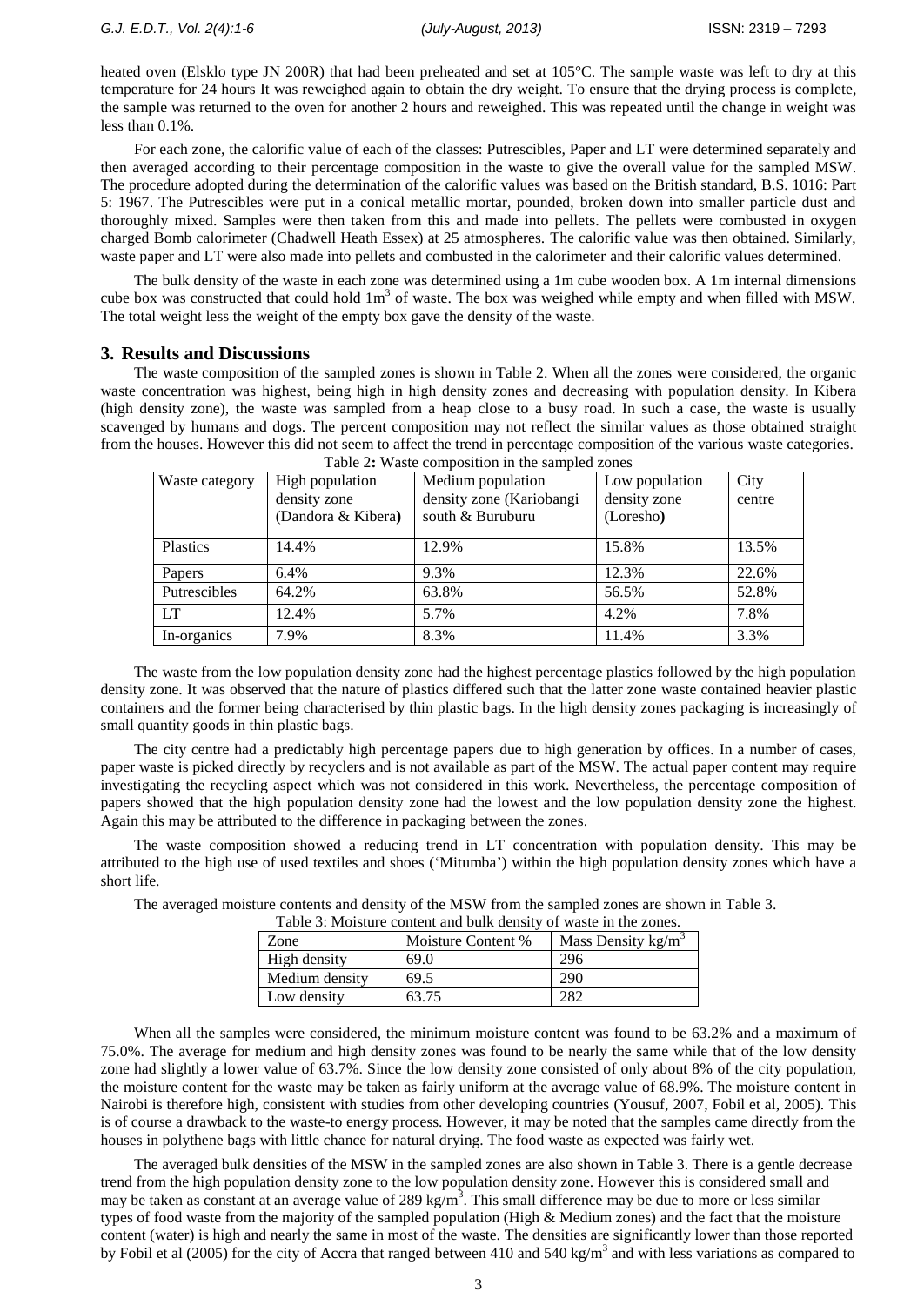that of Kuala Lumpur,  $120 - 330$  kg/m<sup>3</sup> (Sivapalan k. et al, 2002). The density, together with the distance from the source to the disposal site, is important in consideration of the tipping costs. Shown in Table 4 are the average calorific values of the various classes in the sampled zones.

|               | Table +. Average calonitie values of two will sampled zones |                                      |                                      |         |
|---------------|-------------------------------------------------------------|--------------------------------------|--------------------------------------|---------|
| Parameter     | High<br>population<br>density<br>zone                       | Medium<br>population<br>density zone | Low<br>population<br>density<br>zone | Average |
| CV            |                                                             |                                      |                                      |         |
| Putrescibles, |                                                             |                                      |                                      |         |
| MJ/kg         | 13.22                                                       | 15.26                                | 17.59                                | 15.70   |
| CV Papers,    |                                                             |                                      |                                      |         |
| MJ/kg         | 17.50                                                       | 17.01                                | 16.71                                | 17.10   |
| CV LT, MJ/kg  | 16.72                                                       | 18.14                                | 16.44                                | 16.90   |

Table 4: Average calorific values of MSW in sampled zones

No significant variation of the CV of paper and LT in the three zones were noticed but there were some differences for Putrescibles especially between the low and high population density zones. This was attributed to the different types of food waste from the zones.

When all the samples were considered, the calorific value of Putrescibles varied between 12.36 MJ/kg and 18.36 MJ/kg giving an average of 15.70 MJ/kg. The Putrescible calorific value was lowest in the high population density zone and highest in the zone with the highest income level. No trends were noticed within the zones.

The mean calorific value for Nairobi waste was then estimated at 12.48 MJ/kg. The inorganics and plastics that constituted 8.3% and 13.8% respectively were not included. Lack of equipment for the case of plastics limited the determination of their calorific value. However, due to environmental concerns and the cost thereof for cleaning flue gases when plastics are combusted, there maybe merit in recycling plastics. Compared to other fuels such as Coal (23.25 kJ/kg), the CV is low and hence power production per unit mass is likely to be less. But when used in a waste to energy plant, the waste is considered as a free source.

The averaged MSW composition from all the samples is shown in Figure 1. The organic matter constituted 58.8% of the waste, Plastics at 13.8%, Papers at 11.3%, inorganics at 8.3% and LT (and others) at 7.8%. When compared with previous studies (Table 5), the organic matter has always constituted over 50 % of the waste, its percentage significantly high in 80s', a percentage reduction in late 90's and a slight increase thereafter. Allison et al, (2009), found the residential waste characterization as Organic/Biodegradable 58.6%, Plastics 15.9%, Paper, 11.9%, Glass 1.9%, metal 2.0% and others 9.7%, fairly consistent with the findings of this work. In all the studies the food waste in the MSW has always been high and the percentage decrease is probably due to increase in percentage plastics and papers other than actual per capita generation.

The percentage concentration of paper was high in 1985 at 10.16% before the use of thin plastics for wrapping goods. This percentage later reduced in 1998 after the thin plastic bags were introduced and were more common in use.

Because of plastic pollution, there has been a sustained campaign to reduce use of plastics especially the small gauge type. This slowed their increase somewhat and does explain the trends observed in the case of paper percentage. The plastics replaced to a large extent paper as a packaging material. The importation of cheap used textile and shoe products could have made an increase in the LT during the same period. Because the used textiles are relatively affordable to many and have a short life makes it possible for their increase in the overall composition of the waste.



Fig 1 Municipal solid waste composition in Nairobi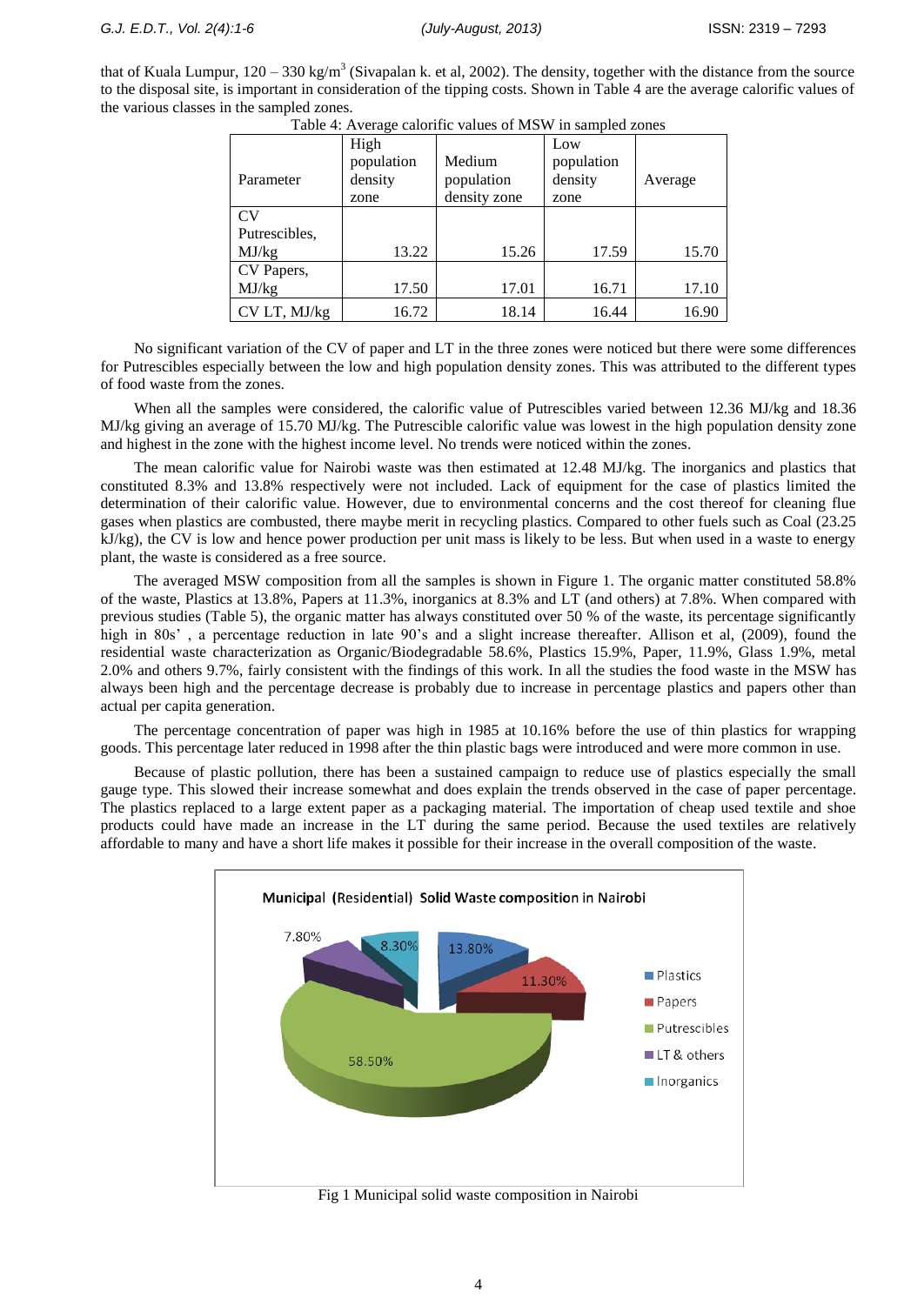| Waste class  | Farid et<br>al., 1985 | <b>JICA</b><br>1998 | This study |
|--------------|-----------------------|---------------------|------------|
| Plastics     | 4.07                  | 11.8                | 13.8       |
| Papers       | 10.16                 | 7.3                 | 11.3       |
| Putrescibles | 77.97                 | 51.5                | 58.8       |
| LT           | 2.07                  | 11.8                | 7.8        |
| Inorganics   | 5.73                  | 7.6                 | 8.3        |

## **4. Energy Potential from Waste**

When waste is combusted, energy is given out as heat. Some of the energy is consumed in drying of the waste (to evaporate the water in the waste) and the rest (net) is available for conversion into useful work or power generation. The water in the waste is represented by the moisture content.

Hence,

Net energy ( $E_{net}$ ) = gross total energy ( $E_{cross}$ ) – energy required in drying the waste ( $E_{dry}$ )

*Enet Egross Edry*………………………………………………………….(1)

The energy required to dry the MSW  $(E_{\text{dry}})$  is the sum of the energy required to raise the temperature of the water in waste from its initial temperature (T<sub>i</sub>) to vaporization temperature (T<sub>s</sub>) 100<sup>0</sup>C (= H<sub>s</sub>) and the energy required to completely vaporize the water in the waste at  $T_s$  – the heat of vaporization (= H<sub>fg</sub>).

*Edry H<sup>s</sup> H fg* …………………………………….………………………(2)  $H_s = Mass (m_w)$  of moisture in MSW × heat capacity (c<sub>p</sub>) of water × change in temperature ( $\Delta T = T_s - T_i$ ) *<sup>s</sup> <sup>w</sup> <sup>p</sup> T<sup>s</sup> T<sup>i</sup> H m c* ……………………………………………………(3)  $H_{fg}$  = Mass (m<sub>w</sub>) of moisture in MSW × latent heat of vaporization (h<sub>fg</sub>) *H fg m<sup>w</sup> hfg* ……………………………………………………………..(4) Let  $m =$  mass of a sample of MSW. The mass of dry MSW =  $m - m_w$ . Let  $C_v$  = Calorific value of dry MSW.  $E_{\text{gross}} = (m - m_{w}) \times C_{v}$  ………………………………………………………………………(5)

Therefore,

*net <sup>w</sup> <sup>v</sup> <sup>w</sup> <sup>p</sup> T<sup>s</sup> T<sup>i</sup> mwhfg E m m C m c* ……………………………..(6)

For Nairobi, the annual average temperature is typically 24° C. Hence, the following values may be used to estimate Net energy available.

 $T_i = 24\degree C$ ,  $T_s = 100\degree C$ ,  $c_p = 4.2 \text{ kJ/kg-K}$ ,  $h_{fg} = 2260 \text{ kJ/kg}$ For 1 kg of MSW,  $m = 1$  kg,  $m_w = 0.689$  kg and the determined average  $C_v = 12.48 \text{ MJ/kg}.$ 

Enet is evaluated to be 2.1MJ/kg of MSW while Egross is 3.88MJ/kg The potential energy efficiency may be obtained as;

Energy efficiency  $=$  Net energy / Gross total annual energy

 $=\frac{L_{net}}{R} \times 100 = 54.1\%$ *gross net E E*  $\eta = \frac{-net}{\pi} \times 100 = 54.1\%$ , that is, 54.1% of the energy in the MSW is potentially recoverable as heat.

Using the solid waste generation rate of 2400 tonnes per day for the year 2004 and at 30% power generation efficiency, the power production is estimated at 177,184 kWh, per day excluding plastics and inorganics.

The estimated power production would be a valuable contribution to the country that is in dire shortage of electricity. This is in addition to being a waste disposal method.

The greatest point in favour of waste-to-energy plants in developing countries is that, a considerable amount of weight reduction, between 70% and 80% of the original weight of raw solids can be achieved (Fobil, 2002). This reduction results into considerable saving in landfill space. Another consideration is that whereas other fuels for a power plant have to purchased, transportation will be the only cost associated with MSW's waste-to-energy plant. This may be recovered from tipping fee paid by residents or the city council.

#### **5. Conclusions**

The waste composition in Nairobi consists mostly of organic matter accounting for 58.8% with no significant variation from estate to estate regardless of differences in demographics and socio economic factors. Others were Plastics – 13.8%, Paper – 11.3%, Inorganics – 8.3% and LT 7.8%. Comparing with previous studies, the plastics concentration sharply increased in the 1990's but slowed thereafter.

The average moisture content of MSW in Nairobi was found to be 68.9%, again with slight differences between the estates. The waste was found to have high moisture content. The net energy and efficiency of an incineration plant would be lower as the waste may require initial natural drying before combustion.

The average calorific value of the waste in Nairobi was determined as 12.48 MJ/kg excluding plastics. The calorific value varied from an average of 15.7 MJ/kg for Putrescibles to a high of 17.10 MJ/kg for paper. Due to the high content